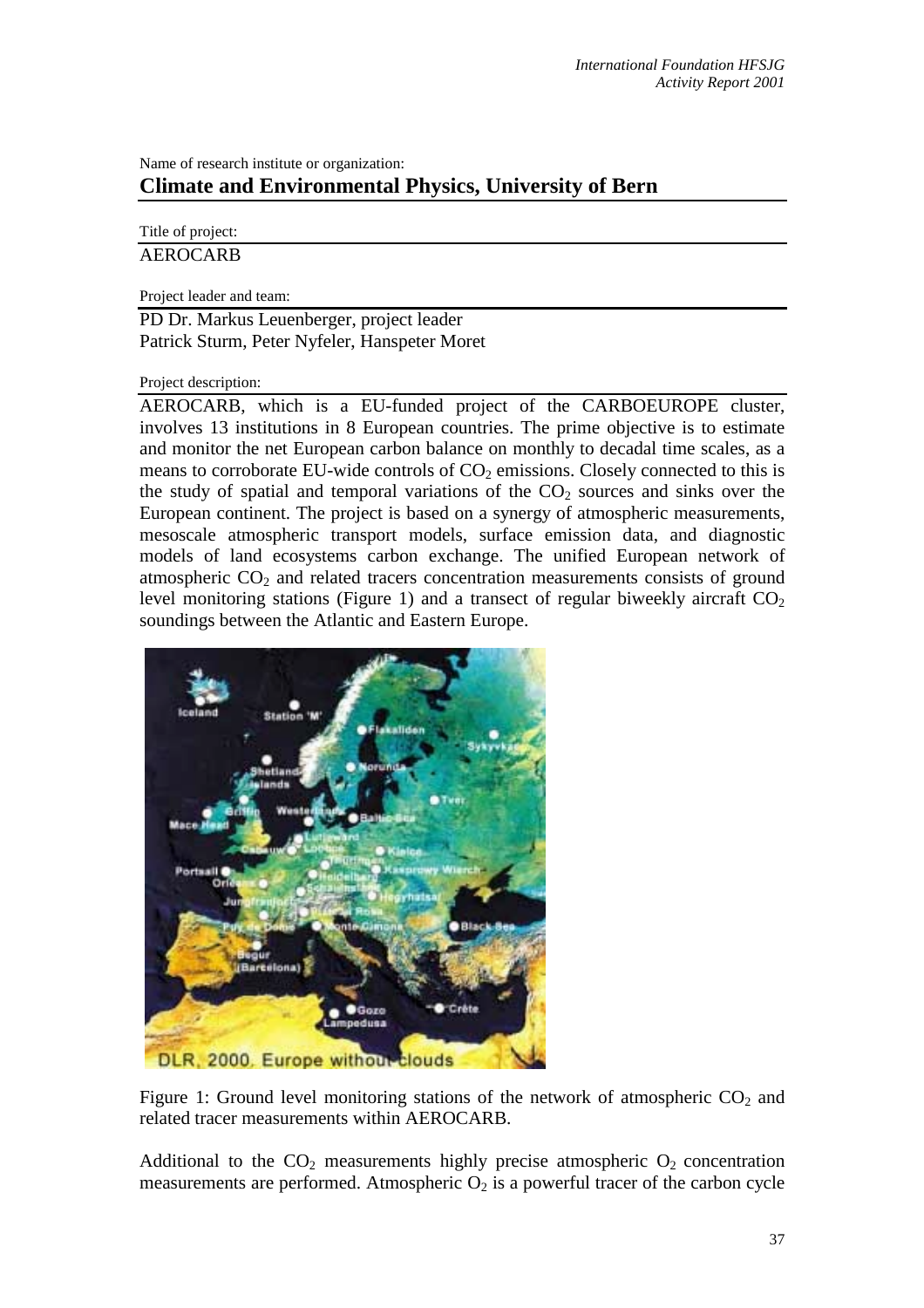that brings key information on the ocean versus land partitioning of carbon fluxes.  $O_2$ measurements will be used for evaluating how much  $CO<sub>2</sub>$  of marine origin is present in the European air shed. The flask samples for precision  $O_2/N_2$  measurements are collected at 6 ground-based stations (Jungfraujoch (CH), Puy-de-Dôme (F), Lutjewad (NL), Schauinsland (D), Hegyhatsal (HU), Mace Head (IRL)) as well as at 6 vertical profile stations (Orléans (F), Griffin (UK), Jena (D), Schauinsland (D), Hegyhatsal (HU), Poland site).

Our laboratory undertook the commitment to perform high precision  $O_2/N_2$ measurements in collaboration with the Centrum voor Isotopen Onderzoek (CIO) in Groningen (NL). Additionally we are responsible for running the flask sampling station at Jungfraujoch. At this high altitude research station the measured  $O_2/N_2$ ratios represent "background" values independent of direct local anthropogenic influences.

After some preliminary tests during June and July 2000, we started routine biweekly flask sampling in October 2000. Since August 2001 the glass flasks are sent from Bern to Jungfraujoch and back in a specially designed sampling box. The sampling procedure is carried out by the custodian of the research station.

We use 500ml glass flasks equipped with stop-cocks containing Viton O-rings. To dry the air during sampling, we use a U-shaped tube filled with magnesium perchlorate as a drying means. A diaphragm pressure pump transfers the air from outside through the drying unit and the two flasks connected in series. The flasks are flushed for 10min at a flow rate of 3l/min.

The flasks are analysed in our laboratory in Bern with a DELTAplusXL Isotope Ratio Mass Spectrometer (IRMS) from Thermo-Finnigan. In order to be able to measure the  $O_2/N_2$  ratio to the required accuracy, we have developed a new gas inlet system, manly based on glass (see Publications section below).

Because atmospheric  $N_2$  is much less variable than  $O_2$ , changes in the  $O_2/N_2$  ratio primarily reflect changes in  $O_2$ . The atmospheric  $O_2$  concentration varies seasonally due to variations of the net  $O_2$  production of the terrestrial and marine biosphere and due to a temperature dependent solubility of  $O_2$  in the ocean.

Figure 2 shows first measurements of the  $O_2/N_2$  ratio at the Jungfraujoch from October 2000 to January 2001. The measurements show a decrease of the atmospheric  $O<sub>2</sub>$  concentration towards winter months.

However, these preliminary measurements exhibit different problems. First, the drying unit worked not as well as expected resulting in water contamination of the sampled air that lowered the reproducibility of the measurements. Secondly, we experienced that the permeation flux of air components through the Viton O-ring sealings is a crucial problem when the samples are stored too long. This effect can be larger than the real atmospheric signal.

It is our task to minimize these effects in order to reach our goal of precise  $O_2/N_2$ records at different locations in Europe.